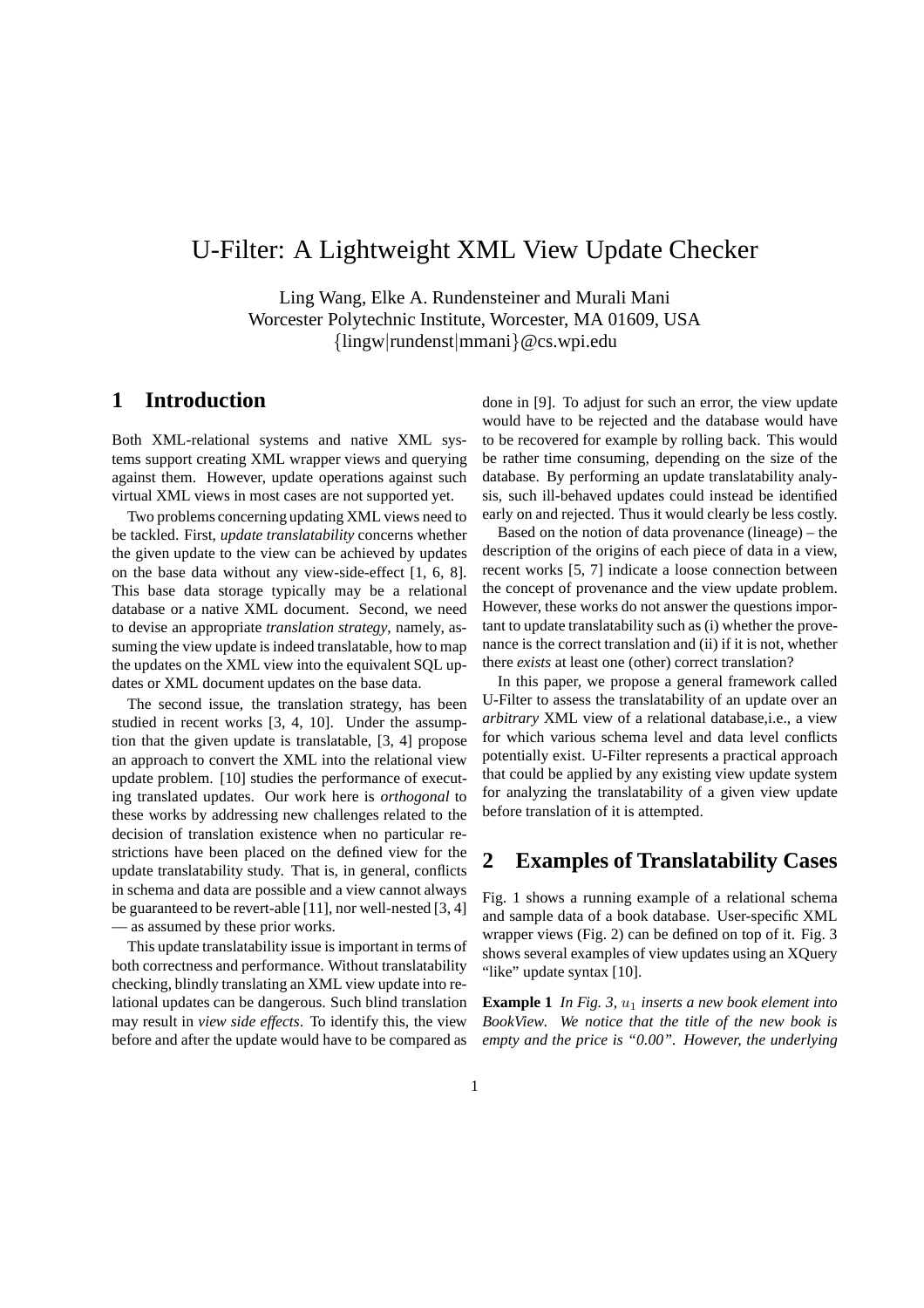

Figure 1: Relational Database of Running Example



Figure 3: Updates over View in Fig. 2

*relational schema has the constraints that the title of book tuples is NOT NULL, while the price of the book tuple should be a positive number. Thus,*  $u_1$  *is not translatable since it directly conflicts with the check constraints from the relational schema.*

**Example 2**  $u_2$  *in Fig. 3 deletes the publisher of the first book. In the underlying relational database, there is a foreign key from book relation to publisher relation. So,*

Figure 2: View Definition over the Relational Database in Fig. 1

*when the publisher is deleted, the corresponding book tuple has to be either also deleted, or the pubid of the book needs to be replaced with NULL, depending on the deletion policy defined by the foreign key constraints. However, neither of these two are correct because they both would cause the side-effect of the corresponding book to no longer appear in the view. We thus say that*  $u_2$  *is not translatable since it causes a view side effect.*

**Example 3** *The update*  $u_3$  *in Fig. 3 inserts a review for the book "DB2 Universal Database", while this book is* not in the view. And  $u_4$  inserts a new book which con*flicts with an existing book (book.t<sub>1</sub>), since they both have* "bookid=98001". Both u<sub>3</sub> and u<sub>4</sub> are not translatable.

# **3 U-Filter: Our Approach for View Update Checking**

The above examples illustrate that potential conflicts at both the schema or the data level can affect the translatability of a given view update. To address these factors we propose a lightweight view update checking framework called *U-Filter*. It generates an Annotated Schema Graph (ASG) to model the constraints from both the view query and the relational schema. ASG is then extensively used by two steps of schema-level (and thus very inexpensive)